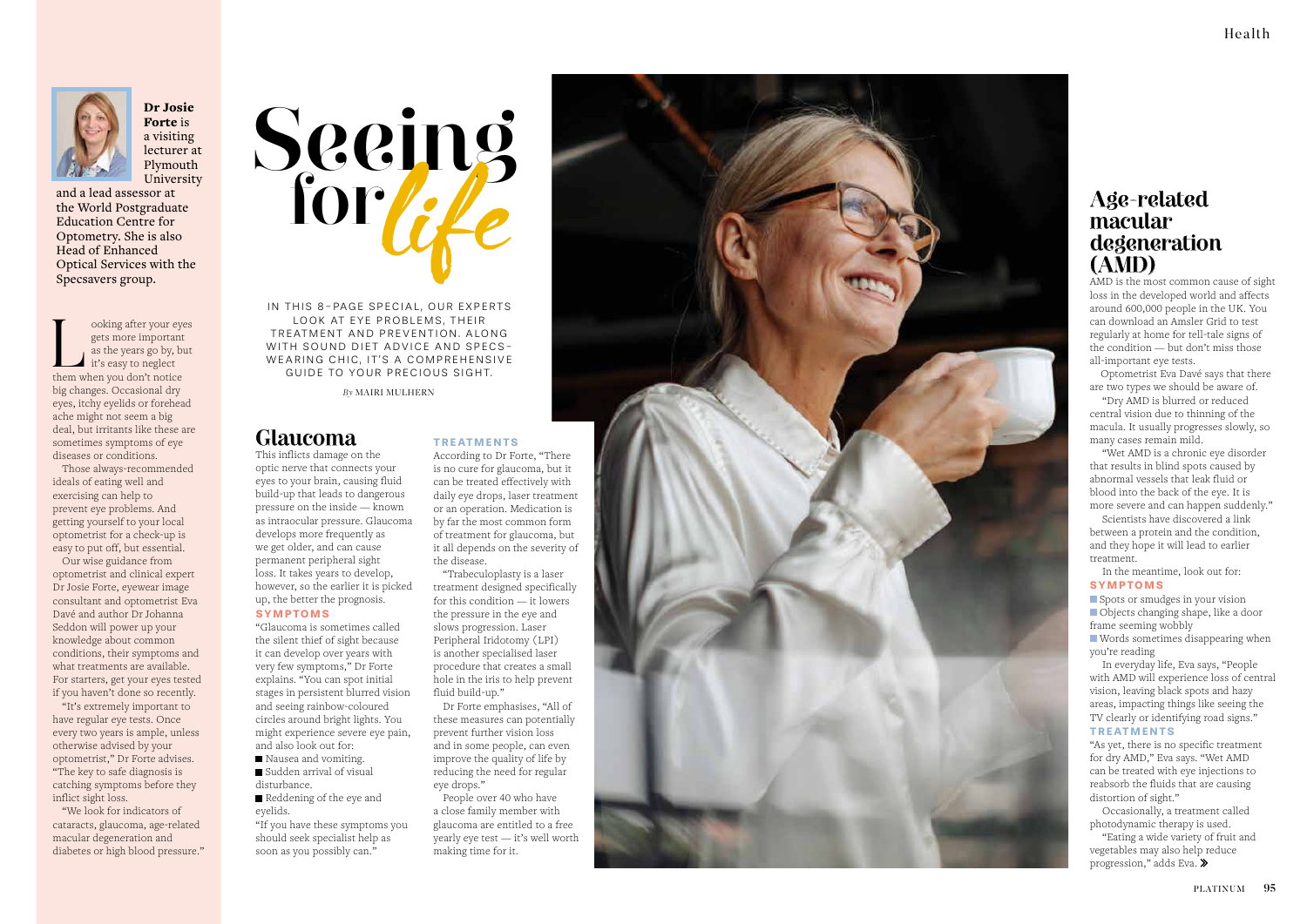## **Temporal arteritis (TA)**

TA is rare in people under 50. It is a potentially lifethreatening condition that causes a swelling at the side of the head. Untreated, it can result in a lack of blood flow to the eyes, face and brain. This can lead to blindness, aortic aneurysm and/or stroke. It's important to get symptoms checked and treated urgently.

 $\Box$  Tender scalp — especially when brushing hair or wearing glasses.

Double vision or loss of vision in both eyes.

### **SYMPTOMS**

These depend on which arteries are affected, but always be wary of:

Severe pain in one or both temples.

Bulging or enlarged arteries at the side of your head. When the condition progresses, symptoms tend to

- spread over the rest of your head:
- Jaw pain when talking and eating.

#### **TREATMENTS**

For TA, Eva explains, "Corticosteroid medications are used to relieve symptoms within a few days, but unfortunately it's common to suffer relapses and you will need frequent monitoring. In this situation, if you're experiencing symptoms, visit your GP and ask about prednisolone, a steroid normally prescribed to avoid sight loss."

- Vision coming and going throughout the day.
- Impaired colour recognition.
- Dark or empty areas in sight.

If symptoms worsen further, the NHS provides: General blood tests in health centres or local hospitals. Referral to an ophthalmologist for an ultrasound scan.  $\blacksquare$  A biopsy under local anaesthetic — surgeons will take a small sample of the temporal artery and test for TA.

The key to diagnosis is catching symptoms early. If you have urgent concerns, call 111 for instant advice.

## **Diabetic-induced retinopathy**

Diabetes can sometimes cause tiny blood vessels at the back of the eye to become blocked; they may leak or grow incorrectly, damaging the retina, causing a condition known as diabetic retinopathy. "This can range from mild, which causes no loss of vision, to severe, which can lead to sight loss if untreated," Eva explains.

## **SYMPTOMS**

For those with diabetes, symptoms often affect both eyes at once:

#### **TREATMENTS**

"If diagnosed, you'll likely be treated with a laser that seals off leaky blood vessels. If the macula is affected, then injections will go into the eye to reabsorb the blood or fluid, helping to improve vision," says Dr Forte.

"To avoid diabetic-induced retinopathy, maintain a healthy lifestyle, monitor your weight and avoid smoking." She recommends seeing your doctor for an exam with dilation. "This is where the pupil is purposely expanded to allow the full view of the retina and optic nerves. It's essential, even if your vision seems fine. It can tell us a lot."





- Use a humidifier or face steamer.
- Drink plenty of water.
- Eat plenty of oily fish or take omega 3 fish oil supplements.
- **Protect your eyes from the sun, even when it isn't** particularly bright. Invest in a good pair of sunglasses — look for the UV400, CE or British Standard Mark.
	-

## **Cataracts**

The NHS describes cataracts as a small transparent disc that appears inside your eye. It gradually becomes clouded before inflicting permanent blindness. The only cure is surgery and while being anaesthetised sounds daunting, it is a routine procedure — nearly 330,000 cataract surgeries are performed successfully each year in England alone. **SYMPTOMS**

Seeing halos around lights at night.

**Fading or yellowing of colour.** 

Sometimes double vision in one eye.

"If I'd left it any longer, it could have been too late to treat successfully." »

## **TREATMENTS**

"The only cure for a cataract is a 30 to 45-minute surgical procedure known as phacoemulsification," says Dr Forte.

"Phacoemulsification involves removing the cloudy lens and replacing it with an artificial one that cannot cloud over in the same way. This is sometimes also referred to as Refractive Lens Exchange (RLE). It is considered only as an option for older people who have an extremely high lens prescription or are in later stages of cataracts."



## **Dry eye disease (DED)**

DED is inflammation that prevents the production of tears. Experts at the North American Menopause Society say that our post-menopausal hormones increase the likelihood of developing this condition. The National Library of Medicine outlines that our lowered levels of oestrogen and the hormone oestradiol are what makes us twice as likely to develop DED as men over the age of 65.

#### **SYMPTOMS**

"Though painful and irritating, this condition does come with methods of quick relief," Eva explains. "If you wear contact lenses, smoke or drink alcohol excessively you are more likely to experience dry eye disease symptoms." These include:

- Gritty or irritated feeling under the eyelid.
- **Blurry vision.**
- Seeping mucus around the eyes.

#### **TREATMENTS**

You can find out about different kinds of eye drops in your local pharmacy and also order online — Hycosan Eye Drops, Blink Contacts and Everclear Eye Drops are all worth a try. **Visiondirect.co.uk** sell these and provide quick advice from eye experts via their live chat service. If lubricating eye drops don't feel effective, you can try some alternative treatments:



**Susan Thomas** needed to find out why there was so much pain in her eye. "When I visited my optometrist, Mohammed Hayat, at Specsavers Selby, it was clear that the optic nerve behind my left eye was swollen.

 "He referred me to an ophthalmology specialist within two days. I took an MRI scan and received a phone call at work explaining that I needed to go back to see the lead consultant urgently.

"When I attended the appointment, they explained that I had a 27mm intraconal tumour behind my left eye, which could possibly be cancerous. Surgery was my only option, so I took a deep breath and got on with it. The surgeons got the whole tumour — I can't explain my relief.

"What I had is rare, but I recommend going for regular eye exams as you are not only checking your sight but the health of your eyes, too.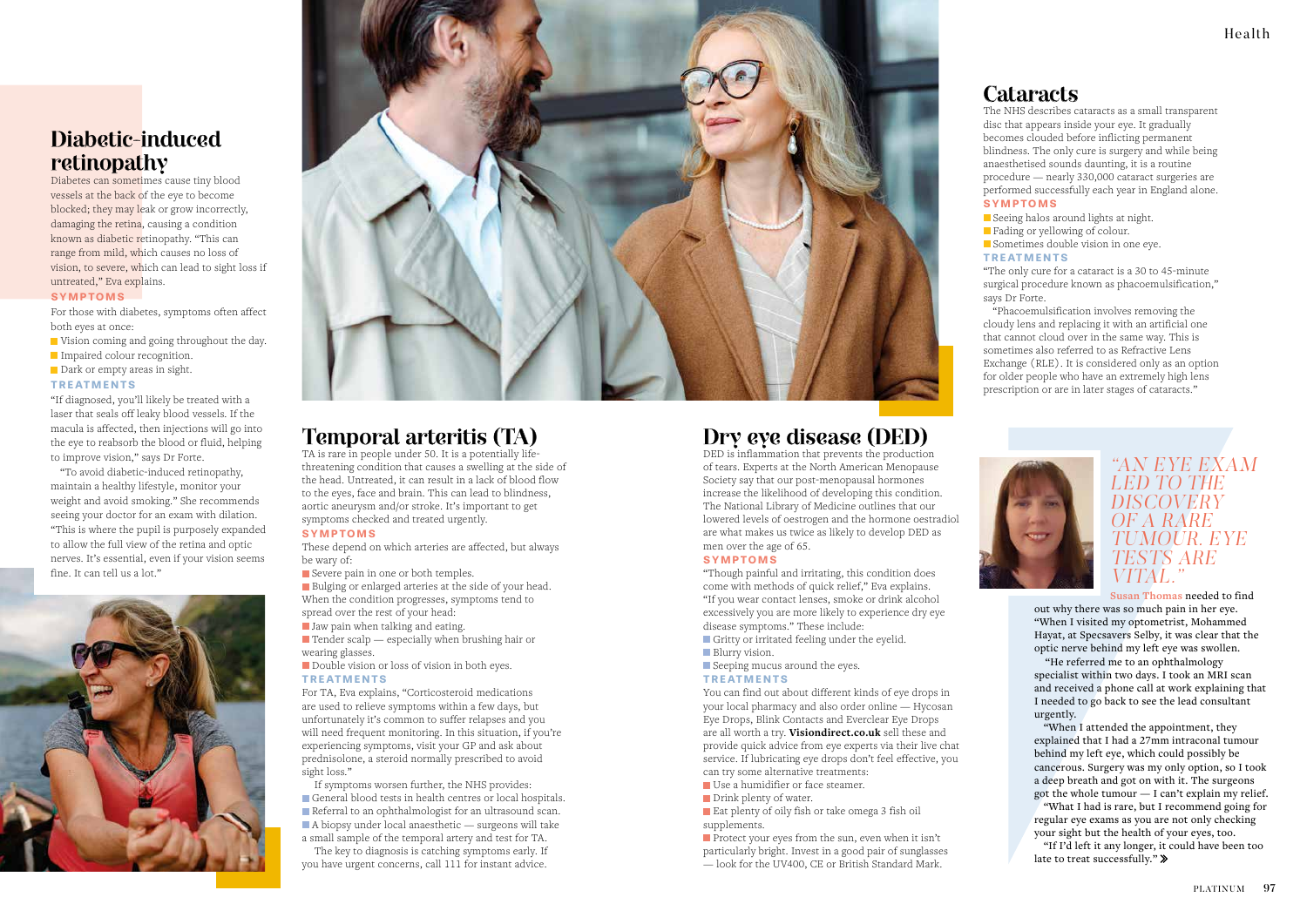Laser eye surgery is the most commonly

performed surgical procedure in the world, with over 35 million patients treated since 1987.

The NHS say laser surgery is best suited to people with high prescriptions or later in life.

Of the 350.000 people registered as partially sighted in the UK, two-thirds are women.



In the UK, roughly 120,000 patients undergo laser eye surgery every year.



## **Exercise your eyes**

Exercises can reduce double vision and help prevent lazy eye. Start with the flexing technique — face forward with eyes straight ahead; look up without moving your head, bring your eyes back to the middle and then look down. Repeat ten times. The figure of eight is easy, too — stare at a blank wall and trace a large sideways figure of eight with your eyes. Continue without moving your head for one minute, then reverse.

> HELPFUL HACKS FOR RESILIENT EYES.



**Put 850g of canned chickpeas** in an electric mixer with 1/3 of the can of water and 100g tahini.

## **The 20-20-20 rule**

Add 55g olive oil, the juice of 2 lemons, 2 garlic cloves, 1tsp of cumin and ½tsp salt. Blend until smooth and creamy.

### **BLUEBERRY AND SOYA COCONUT GRANOLA**

Californian optometrist Jeffrey Anshel designed the 20-20-20 rule to relieve eye strain at work. Watch something 20 feet away from you for 20 seconds and repeat every 20 minutes. This will rest your eyes from screens and is the perfect excuse for a little workplace daydream.

Layer 32g Alpro soya coconut yogurt under 15 blueberries. Spoon on 32g of Lizi's Low Sugar Granola and trickle on 1tsp allnatural honey for extra sweetness.



# **Eye teasers**

## £28 billion is spent yearly on eye health and sight loss treatments in

Useful apps like Eye Check by Boots test your colour perception, astigmatism and visual acuity. Vision Test by 3-Sided Cube uses mini challenges to improve your focus. These must not be used as diagnostic tools or replacements for medical check-ups.

## **Speedy snacks 3-MINUTE HUMMUS**

Chickpeas provide zinc, lemons give vitamin C and the antioxidants in fresh garlic help the eye lens. Ideal with a handful of carrot sticks for your daily dose of vitamin A.

#### GET THE RIGHT VITAMINS, ANTIOXIDANTS AND OMEGA-3 FATTY ACIDS INTO YOUR MEALS WITH DR JOHANNA SEDDON'S NUTRITIONAL ADVICE.

Antioxidants in blueberries help the cornea, calcium in soya yogurt helps stave off age-related degeneration and honey has essential anti-inflammatory properties.

start to shop, cook and eat like the Mediterraneans. **E**njoy fish twice a week and use fruit, leafy vegetables, nuts, legumes and grains to create meals that are nutritious and tasty. A higher intake of vitamins D and B will help reduce your risk of developing advanced stages of age-related disease. Soon you'll discover what you really enjoy and won't think twice about making sure the food you're eating is right for your sight.

 $OMEGA-3$ LUTEIN, ZINC **AND VITAMIN** C ARE KEY IN A DIET FOR EYE HEALTH.

> Researchers followed 4,000 men and women for 15 years and found that those who exercised regularly were 70% less likely to

> > develop wet AMD.

the UK.

1 in 9 people over the age of 60 will develop varying levels of sight loss in their life.

**AMD** Find your NHS-recommended 7mg of zinc in five oysters, or a fillet of pork. For plant-based diets, the Office of Dietary Supplements recommends kidney beans, chickpeas and garden peas.

#### **DRY EYE DISEASE**

One salmon fillet served with 100g of turnip tops and Swiss chard will provide your daily recommendation of omega 3 — a fatty acid that keeps eyes lubricated.

# **Eat right for your sight**



**CATARACTS**

10mg lutein and 2mg zeaxanthin per day helps reduce the risk of cataracts by creating a filter that protects the retina from harsh light. Wilted spinach is high in lutein while salmon, eggs and broccoli are rich in zeaxanthin — the perfect ingredients for an eye-healthy dinner.



#### **GLAUCOMA** Vitamin A protects the optic nerve by transporting essential nutrients from your liver to cornea. Carrots, peaches and mature cheeses maintain healthy levels and encourage movement between organs. Vegan? Use peppers and butternut squash instead of cheese.



## **PLATINUM EXPERT**



Dr Johanna Seddon

The author of Eat Right of Tufts University's

For Your Sight and director Medical Centre, Dr Seddon has published 15 papers on her discoveries in AMD treatment. She explains the nutrients we need to help prevent disease.

> Every  $\cap$  minutes someone in the UK is told they are going blind.